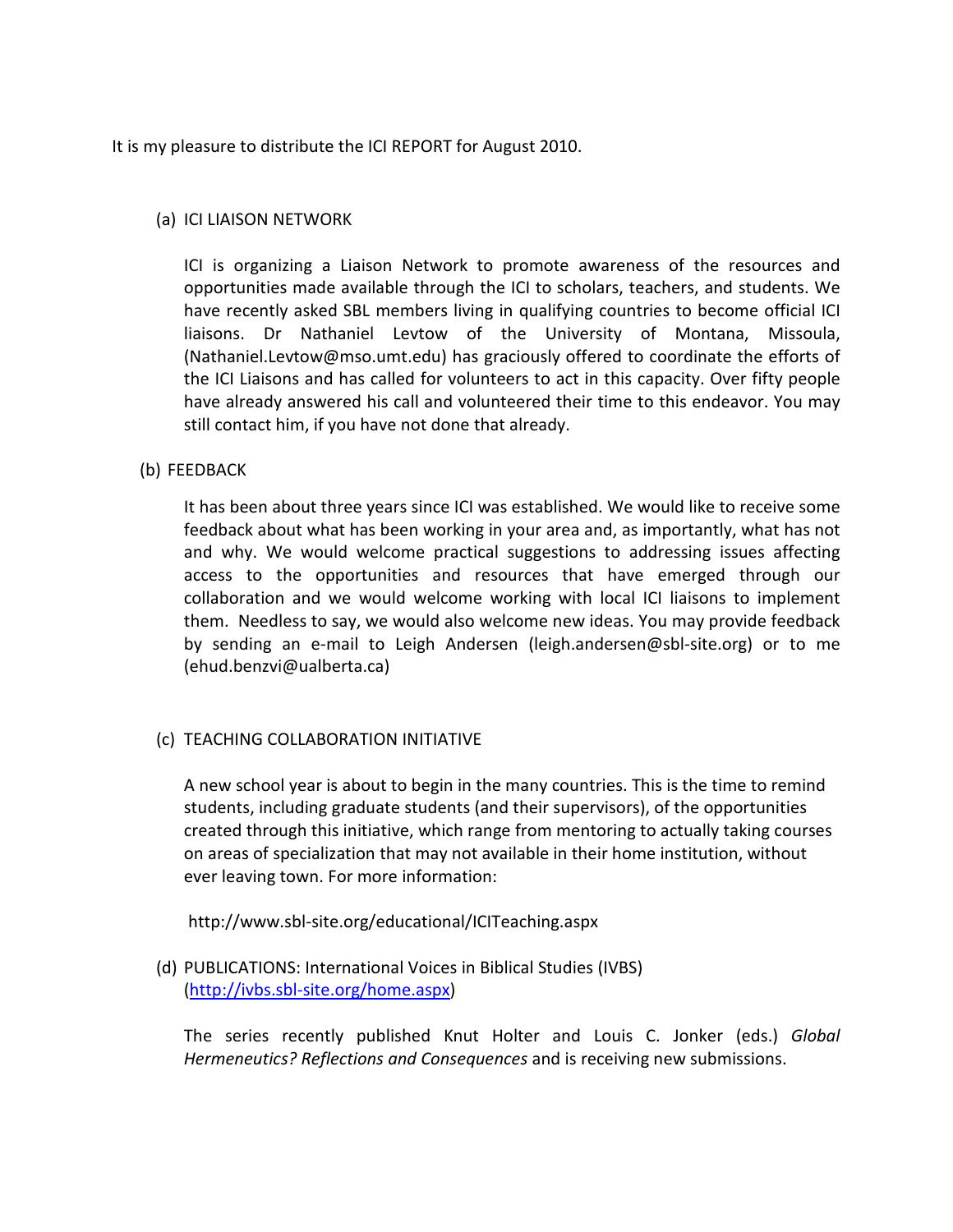Please visit the site and consider submitting your work for consideration for publication in the series and please encourage colleagues and appropriate graduate students to do the same.

May I stress that the series publishes works in English AND in any other language for which its editors can find qualified peer reviewers. Moreover, *one* of the goals of IVBS is to provide a central place where scholars in different regions of the world may publish works furthering scholarship in biblical studies—including material meant for teaching undergraduates—in languages for which commercial publication of this type of material may be unfeasible.

(e) PUBLICATIONS: Online Books – Continuous Efforts (http://www.sbl-site.org/publications/onlinebooks.aspx)

For the updated list of the freely-accessible books that have been published online please go to http://www.sbl-site.org/publications/Books\_ICIbooks.aspx

(This page will have a new and more user friendly look in the coming days.)

We have been told time and again about the importance of this initiative. We are committed to do our best to *substantially* expand the collection by bringing in additional publishers in the near future. We hope to have some good news in the coming months.

(f) PUBLICATIONS: Online Books – New books added (http://www.sbl-site.org/publications/onlinebooks.aspx)

The following books were added since the last report:

(1) De Troyer, Kristin. *Rewriting the Sacred Text: What the Old Greek Texts Tell Us about the Literary Growth of the Bible*. Text-Critical Studies 4. Atlanta: Society of Biblical Literature, 2003.

Although most treatments of the historical development of the Hebrew Bible focus almost exclusively on Hebrew witnesses, Old Greek witnesses paint a picture of the growth of the Bible that is both fascinating and diverse. Four different patterns of development are examined and evaluated in this study: a rewritten Hebrew biblical text; a pre-Masoretic biblical text; a rewritten Greek biblical text; and a lost Hebrew *Vorlage.* Readers who think that the Bible was composed in Hebrew and then translated into Greek and other language in a more or less linear fashion will be surprised to see the complex course that many biblical witnesses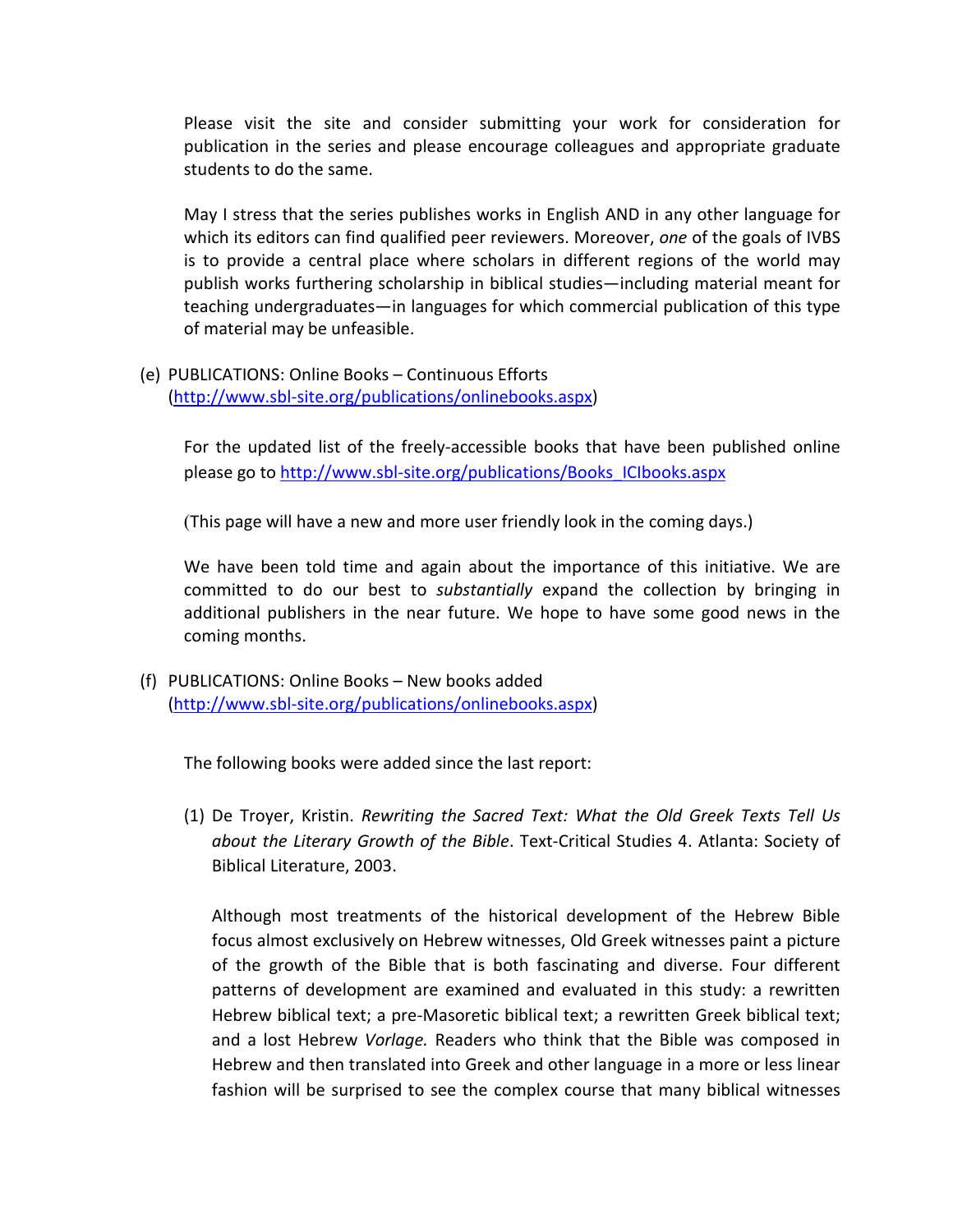traveled between original composition and inclusion in the Jewish or Christian canons of Scripture.

(2) Kim, Uriah Y. *Decolonizing Josiah: Toward a Postcolonial Reading of Deuteronomistic History.* The Bible in the Modern World 5. University of Sheffield, Sheffield Phoenix Press, 2005.

In the prevailing view, the Deuteronomistic History is the first and archetypical Western history, describing the creation of an Israelite state in Palestine as the origin of civilization in the region, a hegemonic culture rendering the other inhabitants of the country homeless in their own land. That view of Davidic domination over greater Palestine, fashioned under Josiah, has been given a modern nationalist reading by contemporary scholars, a reading consistent with the vast array of covert cultural confirmations of Euro-American imperial power.

How is it possible, Kim asks, given the all-encompassing sway of the colonialist reading of the Bible, to understand Josiah in other than colonialist terms? His answer: the historical imagination, making unfettered use of the tools of the critical historian, must be informed by the experience of those who have lived as the other, as the colonized, as not at home in their own land—which means, for Kim, the experience of being Asian American. The intellectual use of this experience creates his distinctive postcolonial perspective, as he draws attention to the connection between Western imperialism and the production of Western knowledge. Specifically, the author reads the story of Josiah intercontextually with the experience of Asian Americans from the space of liminality. This is a passionate postcolonial reading of Josiah that, on one hand, critiques the failure of biblical studies to come to terms with its colonialist legacy and, on the other hand, connects the world of biblical studies to the world at large.

(3) Runia, David T. and Gregory E. Sterling, eds. *The Studia Philonica Annual: Studies in Hellenistic Judaism, Volume XVII*, *2005*. Brown Judaic Studies 344. Providence, Brown Judaic Studies, 2005.

The single most important source for Second Temple Jewish exegetical traditions is the three commentaries series written by Philo of Alexandria. Wanting to understand Second Temple Judaism more fully, a group of scholars founded the Philo Institute in 1971 to explore those traditions. The following year they began publication of The Studia Philonica as a venue for their research; however, the significance of Philo's work soon captured the interest of a broader group of scholars and quickly opened the journal's pages up to all aspects of Philonic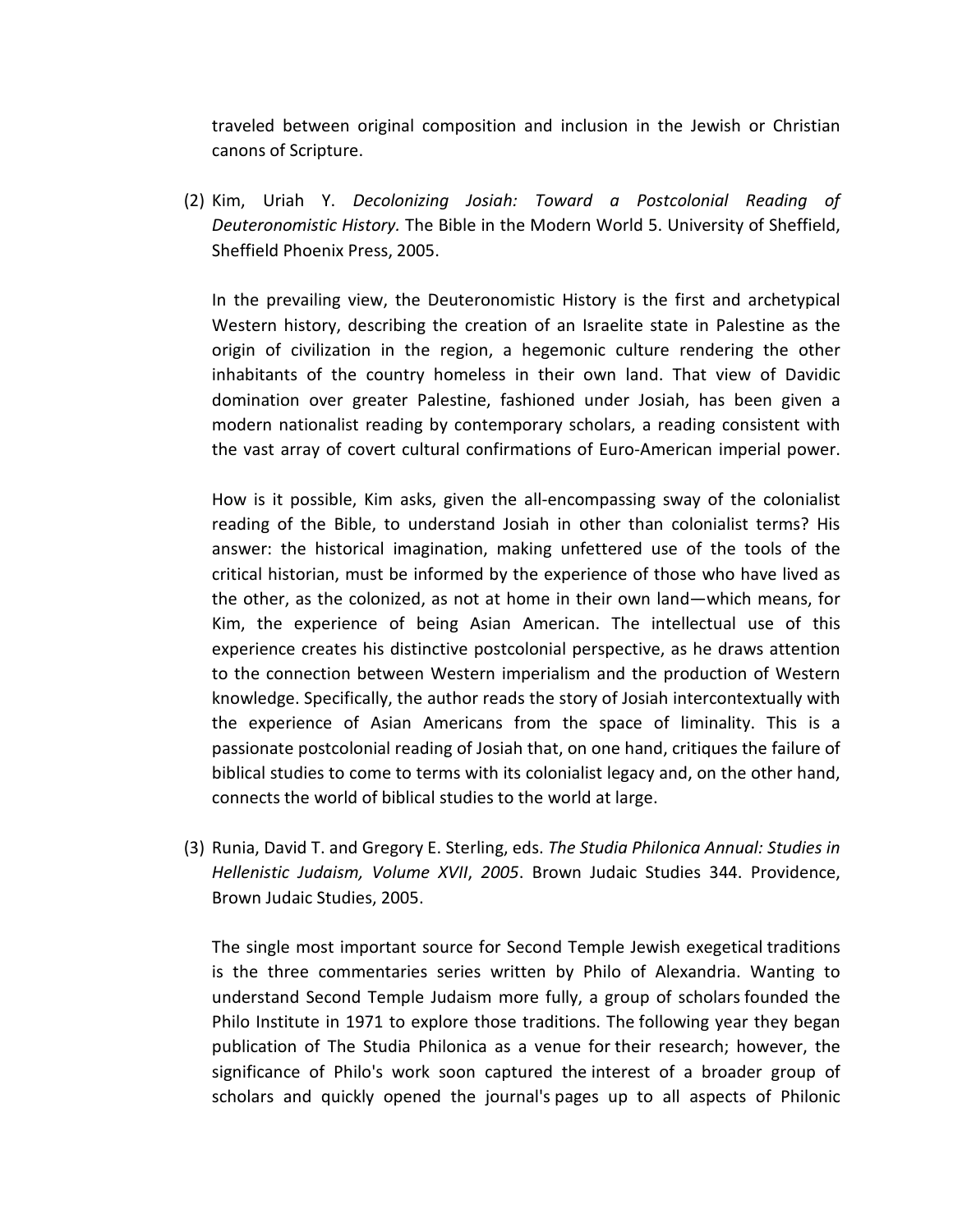studies. Six issues were released from 1972-1980 containing twenty-five articles, annual bibliographies, and abstracts of notable publications. The list of contributors is a who's who in Philonic studies in the 1970s and 1980s.

After a lapse of almost a decade, the journal was revived as The Studia Philonica Annual that has now been published for over twenty years. The Studia Philonica Annual is a scholarly journal devoted to furthering the study of Hellenistic Judaism, in particular the writings and thought of the Hellenistic-Jewish writer Philo of Alexandria (ca. 15 B.C.E. to ca. 50 C.E.). Each year the Annual publishes the most current Philonic scholarship along with an extensive bibliography that is maintained by David Runia.

(4) Stepp, Perry L. *Leadership Succession in the World of the Pauline Circle*. New Testament Monographs 5. University of Sheffield, Sheffield Phoenix Press, 2005.

Since New Testament times, the discussion of leadership succession in the church has always been polemical. But what the New Testament, especially in the Pastoral Epistles, means in speaking of succession deserves a more sober investigation in the light of the literary tradition about succession in the ancient Mediterranean world. How is succession actually depicted in Graeco-Roman texts and in Jewish and early Christian texts of that world?

This book undertakes, for the first time, a thoroughgoing analysis of the evidence, deftly laying out the data from a wide range of Greek and Roman writers. The question then becomes how the early readers of the New Testament, conditioned by prior knowledge of such epistolary and other literary conventions, would have interpreted Paul's relationship with his delegates like Timothy and Titus, and how they would have conceived the ministry portrayed in the Pastorals as passing from a leader to a successor.

Stepp's study has important implications both for our understanding of the ancient Mediterranean world and for our conceptions of ordination and ministry in the New Testament.

#### (g) PUBLICATIONS: ANEM/MACO

We anticipate the publication of some volumes in the coming months. On the series see http://www.sbl-site.org/publications/article.aspx?articleId=854